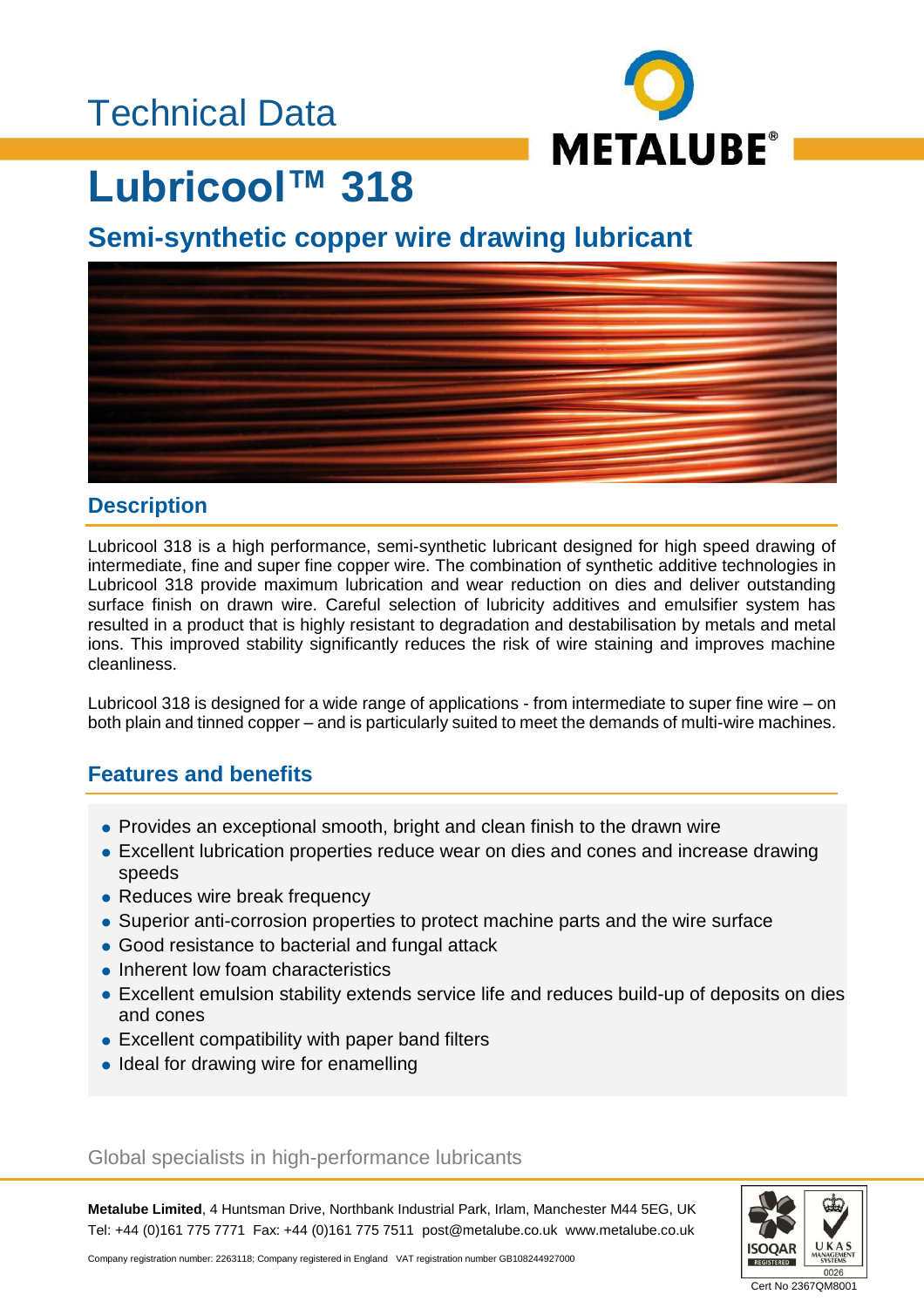## Technical Data



# **Lubricool™ 318**

#### **Recommended instructions for use**

Best used in low hardness and low salt content water, but can be used in waters with up to 200 ppm  $CaCO<sub>3</sub>$  hardness. Ideally, use water with an initial hardness of 60-100 ppm  $CaCO<sub>3</sub>$  to prepare a fresh emulsion, with deionised water being used for subsequent replacement of evaporation losses, spillage etc. Bulk emulsion operating temperatures of 35 – 40 °C are recommended.

To prepare an emulsion always add Lubricool 318 concentrate to water with adequate agitation – **never** add water to the concentrate.

For further information consult the Metalube wire drawing lubricants guide.

#### **Dilution range**

| Intermediate wire | Finishing $0.20 - 0.80$ mm | $8.0 - 10.0 \%$ |
|-------------------|----------------------------|-----------------|
| Fine/Intermediate | Finishing $0.10 - 0.20$ mm | $6.0 - 8.0 \%$  |
| Fine/Superfine    | Finishing $0.05 - 0.10$ mm | $2.0 - 4.0 \%$  |
| Annealers         |                            | $0.5 - 1.5 \%$  |

#### **Pack sizes**

Lubricool 318 is available in 1000 litre IBC, 205 litre drums or 20 litre containers.

#### **Technical data (typical values)**

| <b>Property</b>                                        | <b>Test method</b> | <b>Result</b>                     |
|--------------------------------------------------------|--------------------|-----------------------------------|
| Concentrate appearance                                 | MSTM 1             | Clear light brown oil             |
| <b>Emulsion appearance</b><br>(5% in de-ionised water) | MSTM <sub>9</sub>  | Fine semi-translucent<br>emulsion |
| <b>Emulsion pH</b><br>(5% in de-ionised water)         | MSTM 18            | 9.5                               |
| Density at 20°C                                        | MSTM 23            | $0.95$ g.cm <sup>-3</sup>         |
| Conductivity at 25°C                                   | MSTM 34            | $613 \mu S$                       |

#### Global specialists in high-performance lubricants

**Metalube Limited**, 4 Huntsman Drive, Northbank Industrial Park, Irlam, Manchester M44 5EG, UK Tel: +44 (0)161 775 7771 Fax: +44 (0)161 775 7511 post@metalube.co.uk www.metalube.co.uk



Company registration number: 2263118; Company registered in England VAT registration number GB108244927000

Cert No 2367QM8001